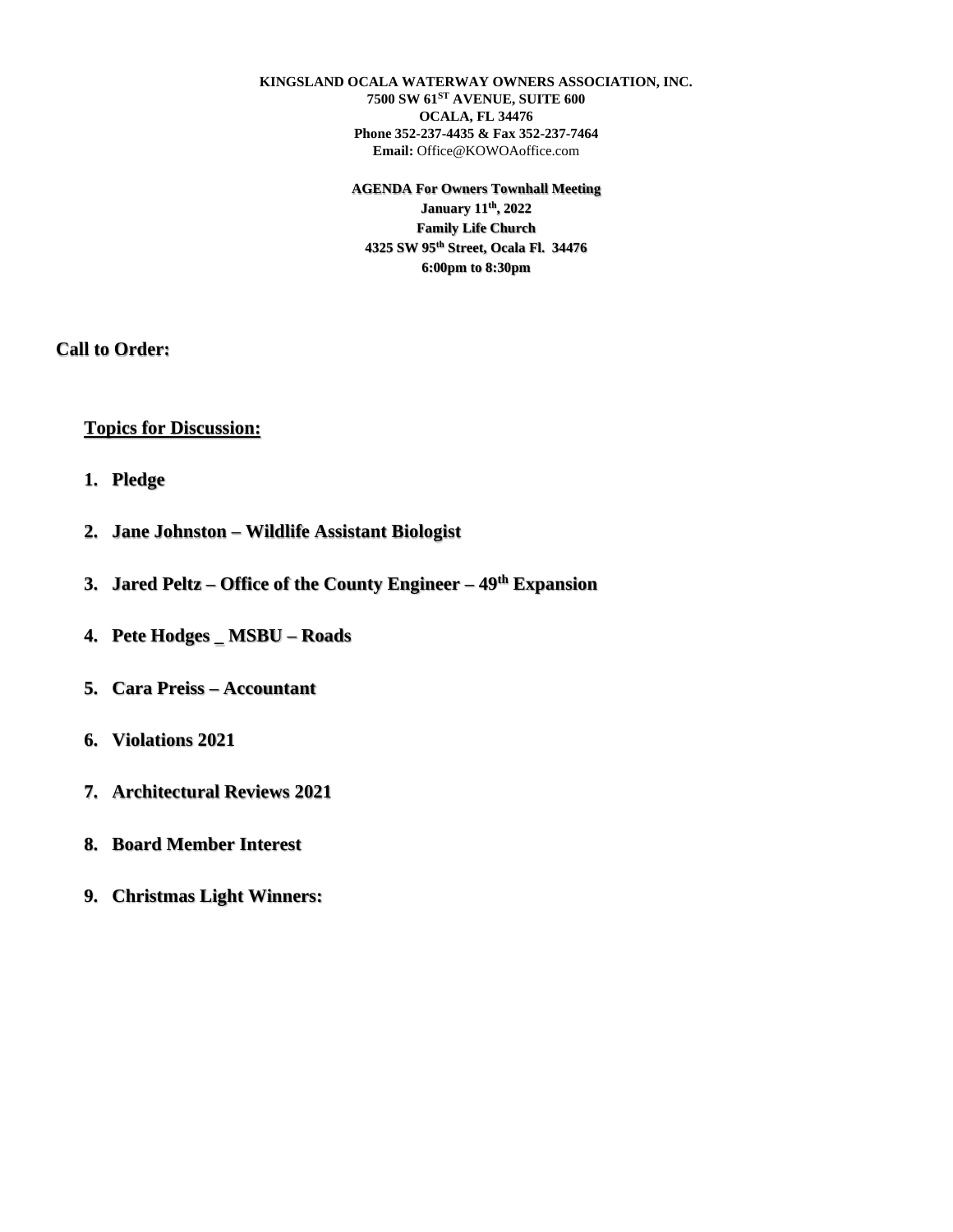**KINGSLAND OCALA WATERWAY OWNERS ASSOCIATION, INC. 7500 SW 61ST AVENUE, SUITE 600 OCALA, FL 34476 Phone 352-237-4435 & Fax 352-237-7464 Email:** Office@KOWOAoffice.com

> **Meeting Minutes For Owners Townhall Meeting January 11th, 2022 Family Life Church 4325 SW 95th Street, Ocala Fl. 34476 6:00pm to 8:30pm**

**Meeting Called to order at 5:15pm by Mr. Diaz Roll: Present – Oscar Diaz, Michael Griffin, Pete Hodges, Jane Johnston, Jared Peltz, Pete Hodges**

**Absent – Cara Preiss, William Larsen, and Joe Legere**

- **1. Jane Johnston described the habits and home range of the Florida Black Bear. She shared that Wildlife Services will not remove the bears from their home range unless the bear is in danger or is a threat to humans. She left handouts stating what we as homeowners should and should not do when dealing with bears.**
- **2. Jared Peltz Assistant County Engineer discussed the 49th expansion. Currently the county is in the preliminary design phase of the project. The design phase could take two to three years. Acquisition of the homes in that area will start once the design phase is complete. A homeowner asked how the road was being funded and Mr. Peltz explained that a lot of it is with the penny sales tax however, Mr. Peltz will get that information back to Mr. Diaz for us to post on our website. Mr. Diaz discussed getting a gate installed in the NE corner of the community where shooting has occurred, and the police have been called on several occasions. Another homeowner asked about speed bumps. Mr. Peltz explained that they are a deterrent to emergency vehicles and Marion County does not like to use them.**
- **3. Pete Hodges is from MSBU. MSBU is responsible for the roads from 110th Lane to 117th . They place to resurface 103rd Street Road and 41st Ave. 103rd to 98th is planned but that depends on funding. Funding is through road assessment.**
- **4. Cara Preiss is the HOA accountant. She was not able to attend our meeting today. However, the budget will be posted on our website next week.**
- **5. Mr. Diaz discussed a plan to introduce more lighting to the community. The plan is to install 102 lights at no additional cost to the homeowners. He is currently working with Seco. A discussion took place because some people do not want more lighting on their road. Mr. Diaz explained that this could be a safety issue in dark areas, and we must do what is best for the majority.**